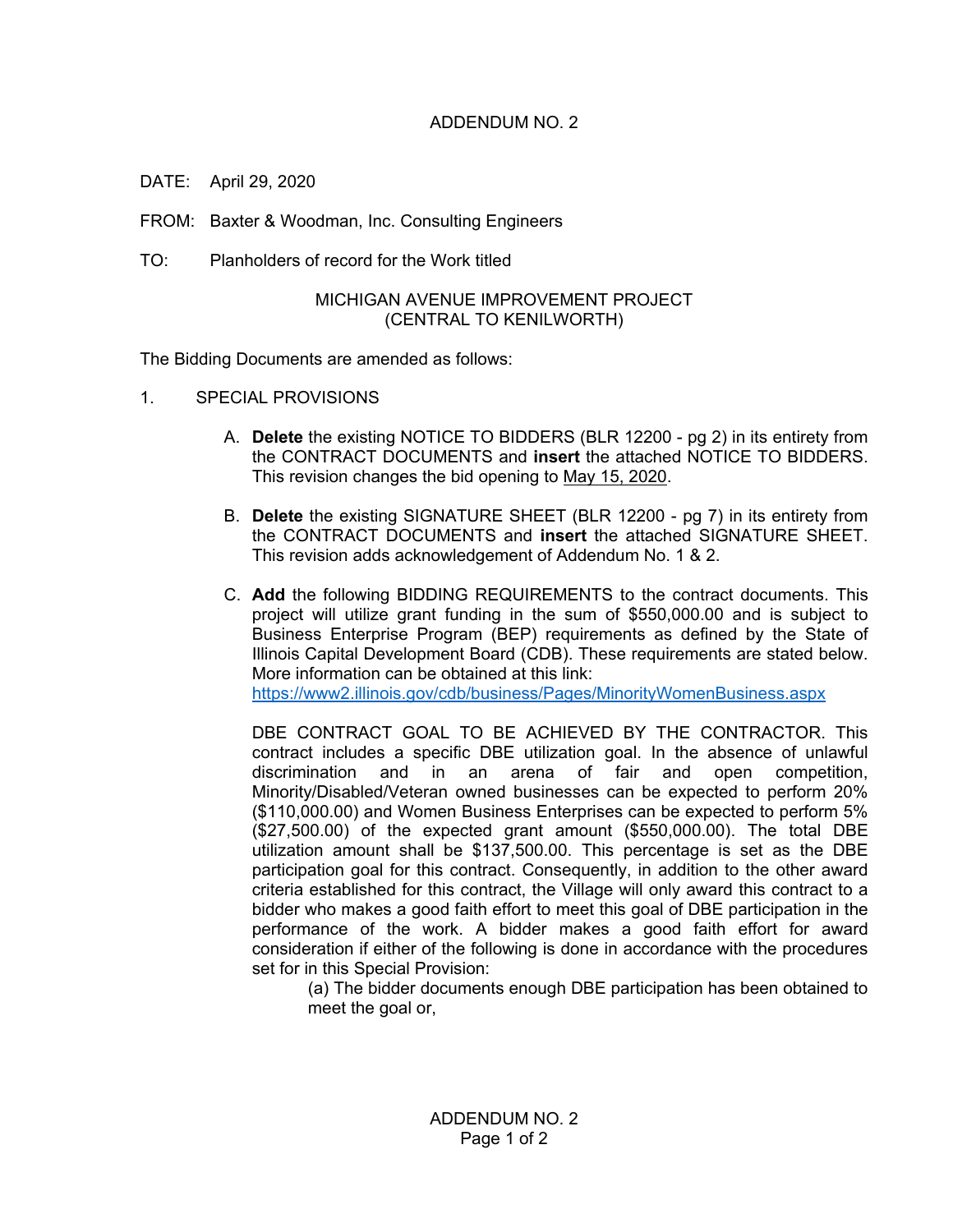(b) The bidder documents a good faith effort has been made to meet the goal, even though the effort did not succeed in obtaining enough DBE participation to meet the goal.

(c) These documentation efforts shall meet BEP requirements.

Nothing in this Addendum shall be construed as changing other requirements of the Bidding Documents. Each Bidder shall acknowledge receipt of this Addendum where indicated in the Bid Form.

END OF ADDENDUM NO. 2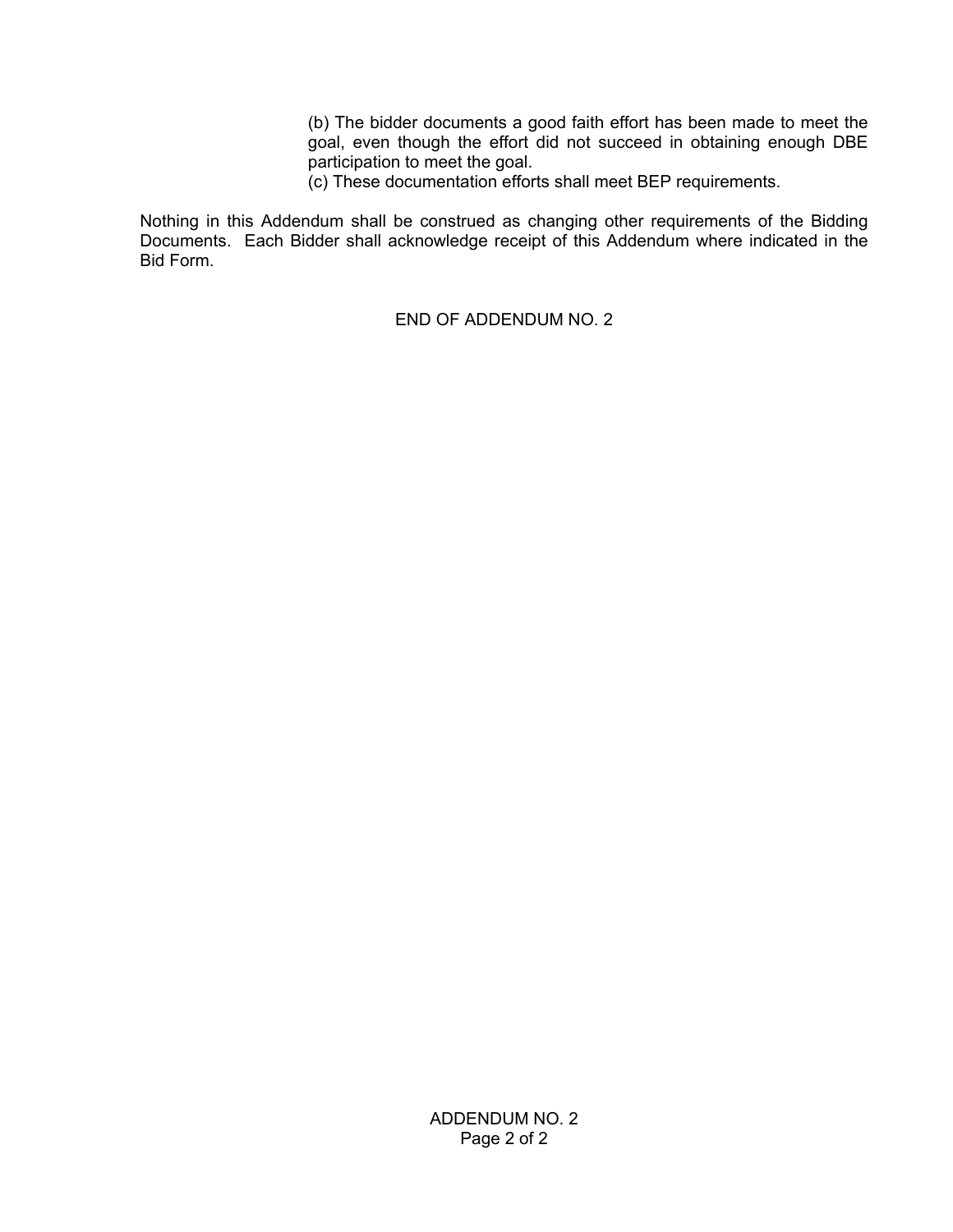## **RETURN WITH BID**

|                                                                                                                    |                                                   | County DuPage                 |  |
|--------------------------------------------------------------------------------------------------------------------|---------------------------------------------------|-------------------------------|--|
| <b>NOTICE TO BIDDERS</b>                                                                                           | Local Public Agency Village of Villa Park         |                               |  |
| Addendum 2 - 4/29/2020                                                                                             | Section Number                                    | N/A                           |  |
|                                                                                                                    |                                                   | Route South Michigan Avenue   |  |
| Sealed proposals for the improvement described below will be received at the office of<br>Via QuestCDN,            |                                                   |                               |  |
| Paper copies will not be accepted                                                                                  | 10:00 AM<br>until                                 | May 15, 2020<br>on            |  |
|                                                                                                                    | Time                                              | Date                          |  |
| Sealed proposals will be opened and read publicly at the office of<br>Via conference line,                         |                                                   |                               |  |
| 800-503-2899 Access Code: 8909732                                                                                  | 10:00 AM<br>at                                    | May 15, 2020<br>on            |  |
|                                                                                                                    | Time                                              | Date                          |  |
| <b>DESCRIPTION OF WORK</b>                                                                                         |                                                   |                               |  |
| Michigan Avenue Improvement Project<br>Name                                                                        | Length:                                           | 1,882 feet<br>0.356<br>miles) |  |
| South Michigan Avenue from West Central Boulevard to West Kenilworth Avenue, Villa Park, DuPage County<br>Location |                                                   |                               |  |
| Proposed Improvement Roadway reconstruction; storm sewer installation; sanitary sewer repairs;                     |                                                   |                               |  |
| water main service adjustment; sidewalk repair; parkway restoration; and other miscellaneous items of work.        |                                                   |                               |  |
| Plans and proposal forms will be available:<br>1.                                                                  | For purchase and download via QuestCDN e-delivery |                               |  |
| For information on bidding proposals contact Villa Park at 630.834.8505                                            |                                                   |                               |  |

2.  $\Box$  Prequalification

If checked, the 2 low bidders must file within 24 hours after the letting an "Affidavit of Availability" (Form BC 57), in duplicate, showing all uncompleted contracts awarded to them and all low bids pending award for Federal, State, County, Municipal and private work. One original shall be filed with the Awarding Authority and one original with the IDOT District Office.

- 3. The Awarding Authority reserves the right to waive technicalities and to reject any or all proposals as provided in BLRS Special Provision for Bidding Requirements and Conditions for Contract Proposals.
- 4. The following BLR Forms shall be returned by the bidder to the Awarding Authority:
	- a. BLR 12200: Local Public Agency Formal Contract Proposal
	- b. BLR 12200a Schedule of Prices
	- c. BLR 12230: Proposal Bid Bond (if applicable)
	- d. BLR 12325: Apprenticeship or Training Program Certification (**do not use for federally funded projects**)
	- e. BLR 12326: Affidavit of Illinois Business Office